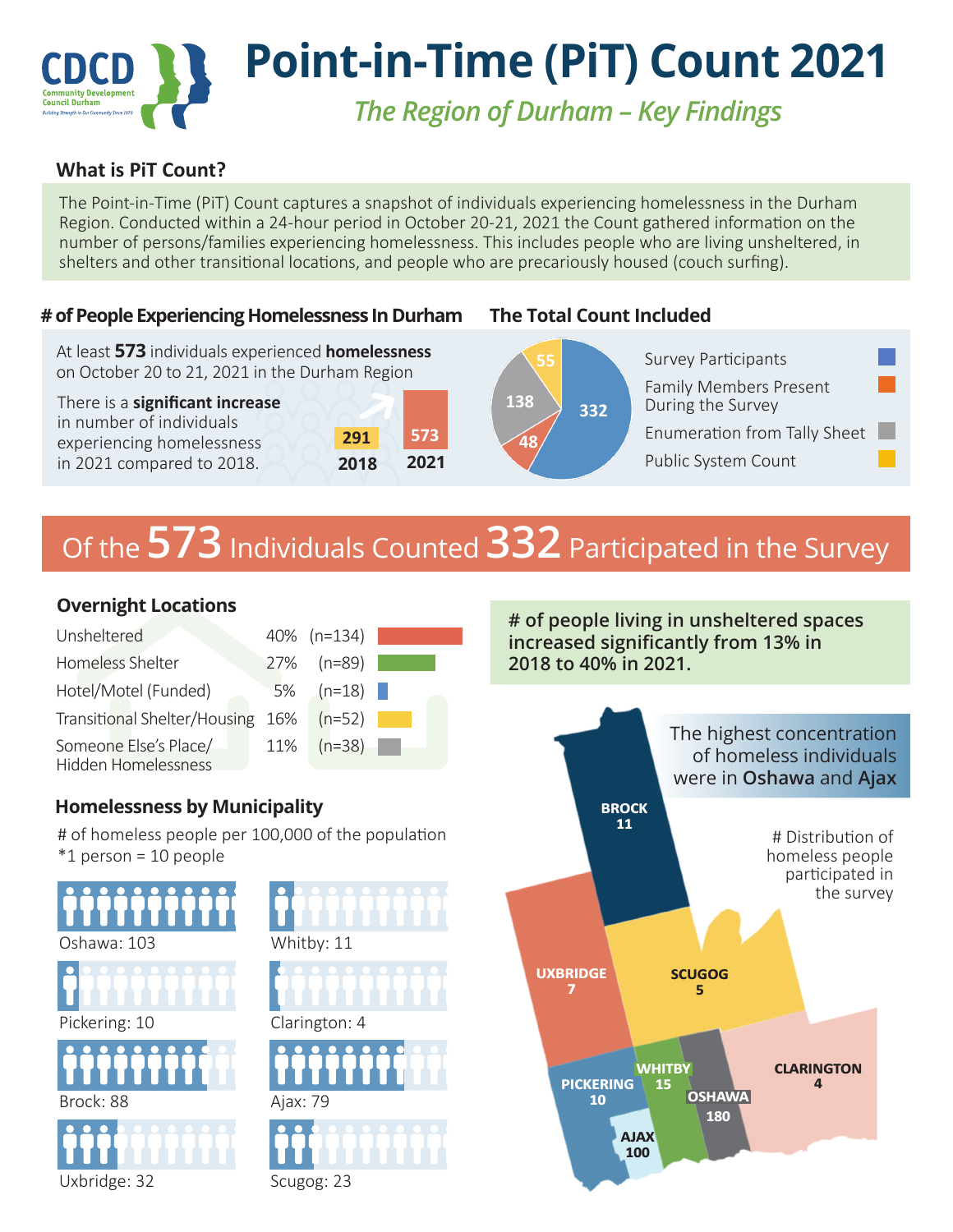#### **Patterns of Homelessness**

| <b>Chronically Homeless</b><br>Experienced 180 days or more of<br>homelessness in 12 months                                                     | $(n=190)$ | 57% |
|-------------------------------------------------------------------------------------------------------------------------------------------------|-----------|-----|
| <b>Episodically Homeless</b><br><b>Experienced 3 or more episodes</b><br>of homelessness in 12 months,<br>accumulating less than 180 total days | $(n=16)$  | 5%  |
| <b>One-time Homeless</b><br><b>Experienced less than 3 episodes</b><br>of homelessness in 12 months,<br>accumulating less than 180 total days   | $(n=124)$ | 38% |

#### **Experience of Homelessness**

| $(n=190)$ | 57% | <b>Living Alone</b>                                | $(n=260)$ 78% |  |
|-----------|-----|----------------------------------------------------|---------------|--|
|           |     | <b>Homeless with Children</b>                      | $(n=63)$ 19%  |  |
| $(n=16)$  | 5%  | 1st Experienced Homelessness as Child $(n=56)$ 17% |               |  |
| ys        |     | <b>Always been in Durham</b>                       | $(n=113)$ 34% |  |

**# of people who are chronically homeless has increased from 38% in 2018 to 57% in 2021.**

Older Adults (50-64 years) 28% (n= 92) Adults (25-49 years) 53% (n=176) Youth (16-24 years) 9% (n= 31)

**Homelessness exists across all demographics. Having income or employment or education does not necessarily protect people from homelessness.**

| Gender                                                              |                                                       | <b>Sexuality</b>                                                   |                                                    |
|---------------------------------------------------------------------|-------------------------------------------------------|--------------------------------------------------------------------|----------------------------------------------------|
| Male<br>Female<br><b>Other Gender Identities</b>                    | 58% (n=191)<br>$36\%$ (n=119)<br>$2\%$ (n= 7)         | Straight/Heterosexual<br>LGBTQ2S+                                  | 86% (n=286)<br>$9\%$ (n= 29)                       |
| <b>Sources of Income</b>                                            |                                                       | <b>Level of Education</b>                                          |                                                    |
| Disability Benefit<br>Welfare/Social Assistance<br>Seniors Benefits | $41\%$ (n=123)<br>39% (n=118)<br>$10\%$ (n= 30)<br>ND | High School Graduate<br>Post Secondary Graduate<br>Graduate Degree | 28% $(n=92)$<br>14% $(n=48)$<br>n.<br>$2\%$ (n= 7) |
| GST/HST Refund<br>Full-time Employment                              | $7\%$ (n= 20)<br>$6\%$ (n= 18)                        | Age                                                                |                                                    |
| 01% of recoondents indicated having                                 |                                                       | Seniors (65+ years)                                                | 6% ( $n = 21$ )                                    |

94% of respondents indicated having at least one source of income.

\* 302 responses counted

#### **Ethnicity, Citizenship and Other**



**12% stated that their most recent housing loss was related to the COVID-19 pandemic**